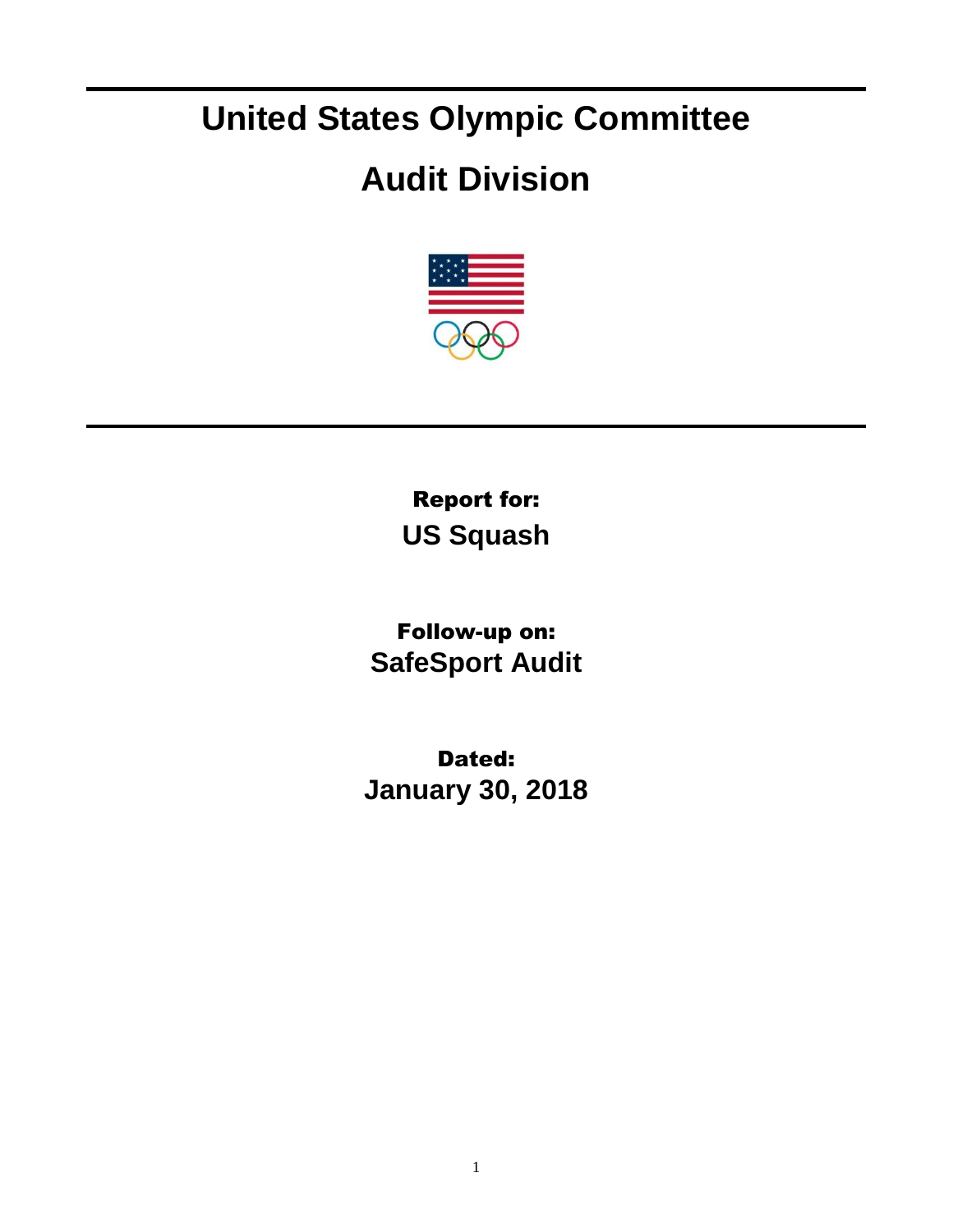UNITED STATES OLYMPIC COMMITTEE 1 Olympic Plaza Colorado Springs, CO 80909



January 30, 2018

Kevin Klipstein President and Chief Executive Officer US Squash

Dear Kevin,

During the second and third quarter of 2017, Baker Tilly Virchow Krause (Baker Tilly) performed a SafeSport audit of US Squash. The purpose of the follow-up review is to report on the status of recommendations from the SafeSport audit of US Squash dated October 2017. Our methodology was limited to communication with US Squash and a review of various policies provided by the organization. The Audit Division did not perform additional audit work to verify action was taken. However, SafeSport will be tested during the routine audit process going forward.

The review found that both recommendations were implemented and are considered closed. US Squash was prompt to implement the two recommendations in the SafeSport audit.

We thank you and your staff for assisting in the follow-up review.

Sincerely,

fit Julle

Bridget Toelle, CPA, CIA Ellen Senf Senior Director, Audit Staff Auditor

cc: Scott Blackmun Mark Pagon Rick Adams Dan Heinrich Gary Johansen Chris McCleary

Ellen of Senf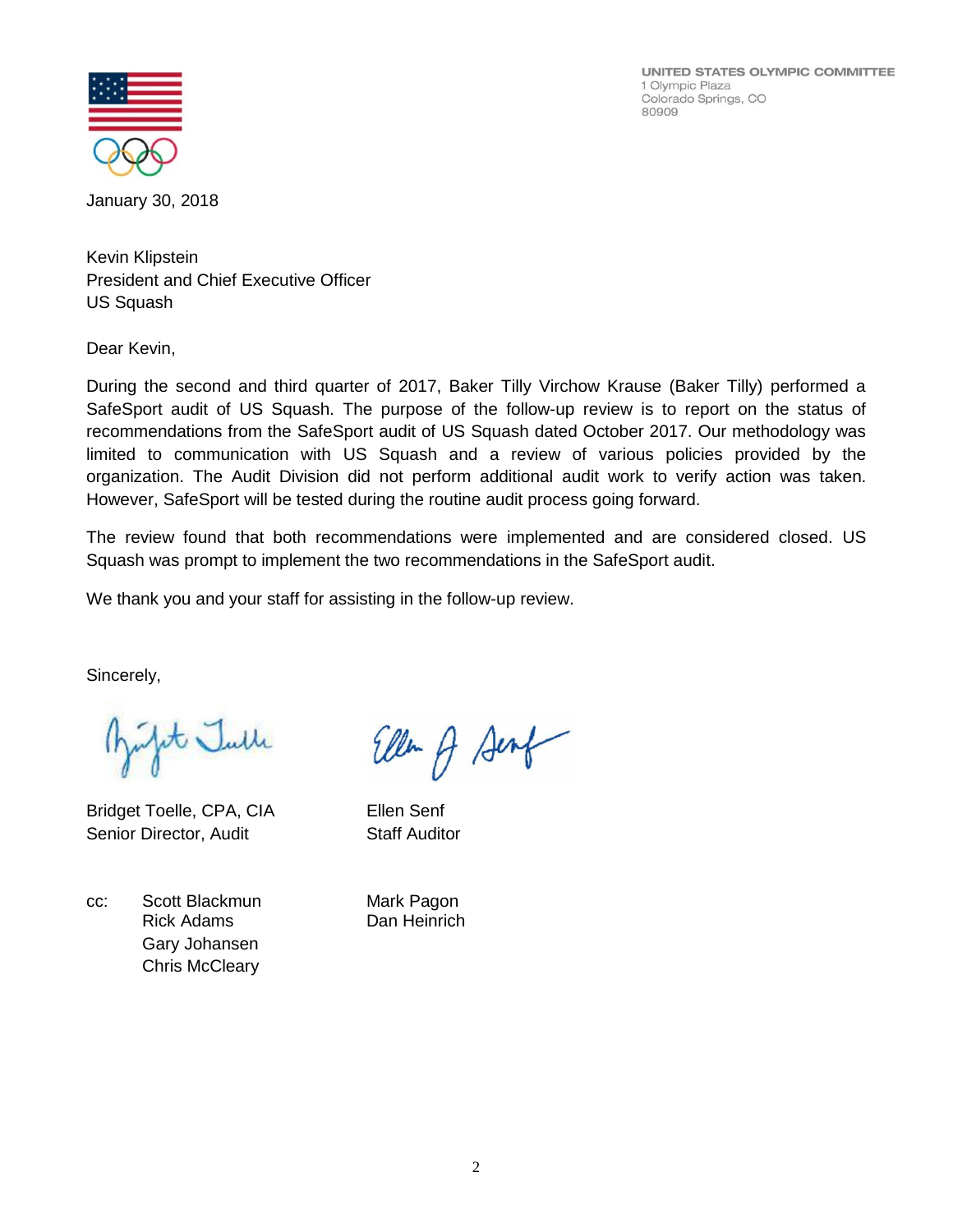

## *SafeSport Follow-up Report*

**US Squash**

| <b>Follow-up</b>   | <b>Recommendation</b>                                                                                                                                                                                                                                                                                                                                                                                                                                                                                                                                                                                                                                                                                                                                                                                                                 | <b>Management</b>                                                                                                                                                                       | <b>Follow-up</b>                                                                                                                                                                             |
|--------------------|---------------------------------------------------------------------------------------------------------------------------------------------------------------------------------------------------------------------------------------------------------------------------------------------------------------------------------------------------------------------------------------------------------------------------------------------------------------------------------------------------------------------------------------------------------------------------------------------------------------------------------------------------------------------------------------------------------------------------------------------------------------------------------------------------------------------------------------|-----------------------------------------------------------------------------------------------------------------------------------------------------------------------------------------|----------------------------------------------------------------------------------------------------------------------------------------------------------------------------------------------|
| <b>Status</b>      |                                                                                                                                                                                                                                                                                                                                                                                                                                                                                                                                                                                                                                                                                                                                                                                                                                       | <b>Response</b>                                                                                                                                                                         | <b>Action</b>                                                                                                                                                                                |
| <b>Implemented</b> | US Squash must require that<br>individuals it formally authorizes,<br>approves, or appoints (a) to a<br>position of authority over, or (b) to<br>have frequent contact with athletes<br>complete criminal background<br>checks and education and training<br>requirements in a timely manner and<br>before they have contact with<br>athletes to provide assurance that<br>they are educated on the<br>requirements of the Athlete Safety<br>Standards. US Squash must<br>consistently track and verify criminal<br>background checks and education<br>and training requirements are met for<br>all required individuals. US Squash<br>should review the testing results and<br>require all necessary individuals to<br>complete the necessary<br>requirements (i.e., criminal<br>background check and/or education<br>and training). | We agree with the condition<br>and recommendation and will<br>respond to the USOC with a<br>detailed plan to ensure<br>compliance with the current<br><b>NGB Athlete Safety Policy.</b> | US Squash has<br>implemented a<br>process to ensure all<br>required individuals<br>complete SafeSport<br>education and<br>background checks<br>before they have<br>contact with<br>athletes. |